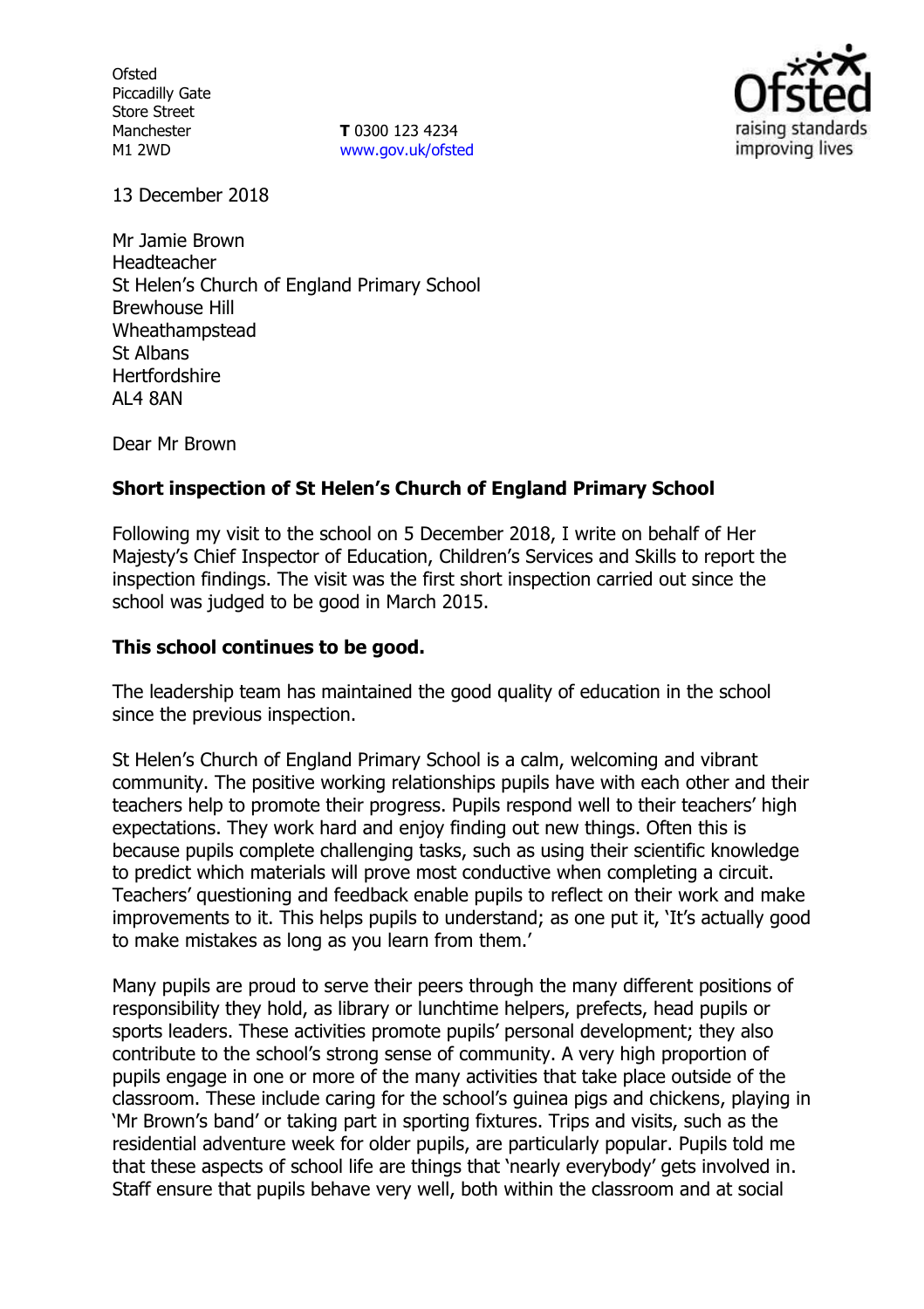

times. A very high proportion of parents and carers who responded to Ofsted's online questionnaire, Parent View, agree that the school ensures that pupils are well behaved. Pupils work hard to earn 'house points' and enjoy the praise and rewards they receive for behaving positively. Serious misbehaviour is rare. Attendance is very high, and pupils arrive at school punctually and ready to learn. Parents are appreciative of the wealth of guidance the school provides about how they can support their children's learning outside of school.

Many parents commented positively about the support staff provide, including for pupils with special educational needs and/or disabilities (SEND), who typically make good progress academically and socially from their individual starting points. Pupils told me that teachers help them to move forward rapidly in their work, which one described as being 'hard, but not too hard' in English and mathematics. As a result, pupils typically make good progress and achieve well.

Together with other leaders and governors, you set very high standards and check the quality of the school's work against these rigorously. Pupils' progress in reading, for example, is particularly strong. This reflects your considerable investment in the school's large, attractive and well-stocked library and the careful work to find books that match the interests of the occasional reluctant reader. You have created a culture of reading for pleasure. Pupils enjoy being read to, daily, by teachers or by older pupils who serve as 'reading warriors'. You monitor pupils' reading ability very carefully to identify any barriers to their progress. Teachers then work to address these, enabling pupils to understand and answer questions requiring them to draw inferences from text, for example. As a result of these measures and other work, pupils' progress in reading at key stage 2 is particularly strong.

Governors share your relentless determination to provide the best education and the widest range of opportunities for all pupils. They provide you with support and have a very clear understanding of the school's strengths and what needs to improve further. Governors check the progress of different groups on an ongoing basis and ask searching questions when things need to improve. Scrutiny of the school's safeguarding arrangements, including through consideration of detailed termly reports, is particularly careful. Governors are very knowledgeable about the contents of different senior and middle leaders' improvement plans and track the progress towards these. This enables governors to hold all leaders to account and helps to promote improvement.

### **Safeguarding is effective.**

The leadership team has ensured that safeguarding arrangements are fit for purpose.

Pupils at the school, together with their parents and staff, are rightly confident that the school is a safe place. Leaders, including governors, have created a culture in which safeguarding is everyone's responsibility. You ensure that swift and appropriate action is taken when there are concerns about a pupil's well-being. Leaders have ensured that teaching within subjects such as personal, health and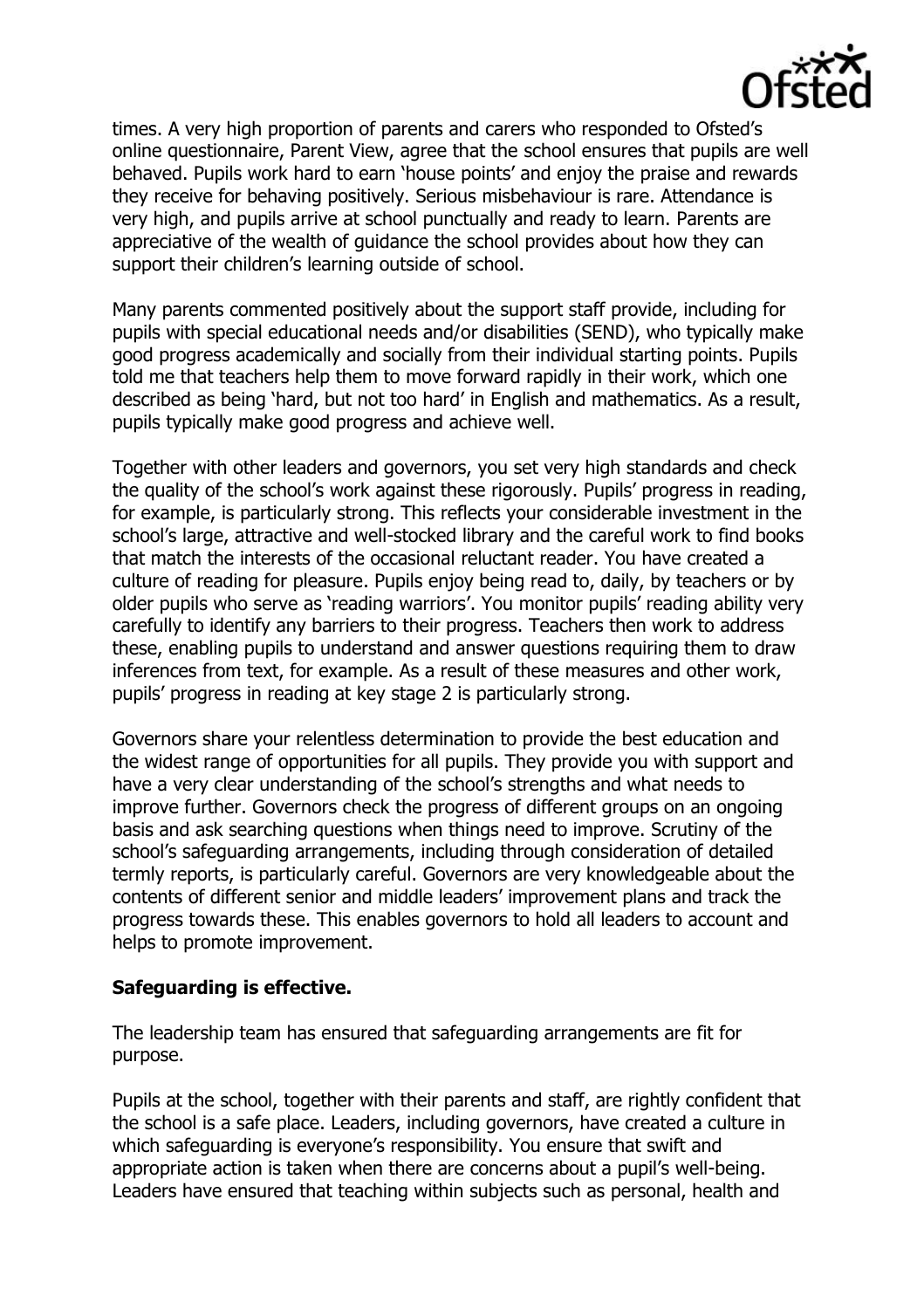

social education, and computing, helps pupils to learn about risks and how to manage them. Pupils' use of the internet while at school is very closely monitored. The school uses a bespoke virtual learning environment, which provides a safe and secure way for pupils to blog, chat and email online.

Staff understand the procedures to follow if they have concerns about a pupil, and what they should look out for. They report any concerns promptly, and leaders follow these up appropriately. You work determinedly to ensure that pupils who need it receive timely and appropriate help from external agencies. Although persistent absence from school is rare, you ensure that any unexplained or unauthorised absence is followed up promptly.

Pupils explained that they always feel safe at school. They told me that bullying is rare and that prejudice-based bullying is virtually unknown. The school's monitoring records support this view. Pupils also made clear that there is always someone they can talk to if they have a problem and that the school works well to promote both their physical and mental health.

# **Inspection findings**

- $\blacksquare$  My first line of enquiry involved establishing the extent to which pupils understand how to stay safe online. At the time of the previous inspection, this was found to be an area for improvement. You have ensured that the curriculum enables all pupils to gain an age-appropriate understanding of e-safety. Pupils learn how to stay safe when they are searching the internet, using social media or playing games online, for example. Pupils know to tell an adult if they see something that disturbs them when using the internet. Pupils also learn about the online tactics that strangers might use to find out about them and how to keep their personal information private. By the time pupils leave the school, they also learn about trolling and cyber bullying and what to do if they encounter such issues.
- $\blacksquare$  The early years was found to require improvement at the time of the previous inspection. You have reviewed the curriculum to ensure that teaching during the early years helps to prepare pupils for Year 1. Teachers are planning activities for children that are highly engaging and purposeful, and that help them to take the next steps in their learning. Children become resilient and develop their independence because teachers encourage them to find their own solutions when they encounter difficulty.
- Staff within the early years skilfully adapt activities so that they provide the right level of challenge for individual children. They use their constantly updated understanding of what children can do to plan tasks that develop their ability to write or complete simple mathematics calculations, for example. Questioning helps children to consider different ways to solve problems or how they can work together to complete a task. Children quickly develop the ability to focus for lengthy periods with limited adult input because you encourage them to keep trying before asking for help.
- Changes to the early years environment, and the way in which staff work within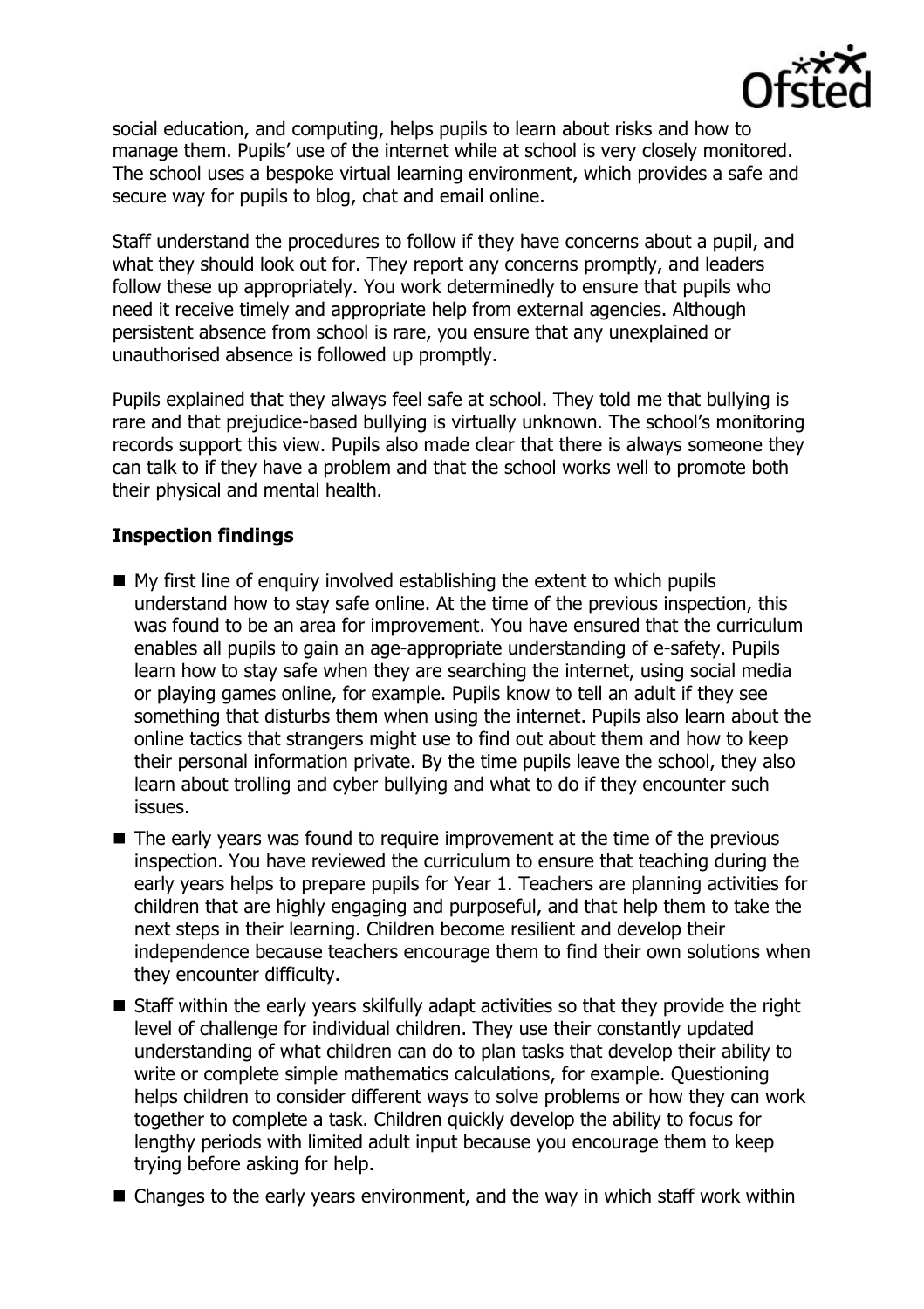

it, have also helped to raise standards. You have created additional areas that are attractive and well resourced with equipment which enables children to engage in varied, imaginative and purposeful play. Teachers engage children in conversation about what they are doing and extend activities, adding challenge to them. By these means, children gain much to talk and to write about. They also learn to take turns and to cooperate and work well with others. Leaders in the early years are working well to inform parents about the progress their children are making and how they can help to strengthen it. The proportion of pupils who reach a good level of development by the end of the early years has risen and is above the national average.

- We agreed to establish the extent to which key stage 2 pupils' reasoning and problem-solving skills in mathematics are well developed. Pupils' progress in mathematics at key stage 2 was in line with the national average in 2018 and less strong than in reading and writing. You have promoted pupils' mathematical fluency by, for example, ensuring that they practise and learn their times tables. You are also ensuring that the results of weekly arithmetic tests are used to focus subsequent teaching precisely upon what it is that pupils need to improve. Pupils' increasing fluency helps them to complete calculations quickly and apply their mathematics skills to real-world problems more readily.
- Your aim is for pupils to be able to use different techniques to solve mathematics problems, including when the latter appear unfamiliar to them. Over time, the most able pupils have encountered more of these kinds of challenges in their mathematics work than have other pupils. Training for teachers is helping them to deliver your chosen 'maths mastery' curriculum to all and enabling pupils to develop their mathematics reasoning. However, work scrutiny indicates that the extent to which pupils are engaging in work that develops their reasoning and problem-solving skills remains uneven.
- $\blacksquare$  My final line of enquiry sought to establish the extent to which pupils, particularly the most able, make good progress and achieve well in their written work. In 2017, key stage 2 pupils' progress was significantly lower than that of pupils nationally. You have prioritised improving pupils' written work, including in the early years, where small-group work is providing effective intensive support for those struggling with writing, and challenge for those whose letter formation is already strong. Typically, pupils' ability to spell, punctuate and use grammar with accuracy is strong. Teachers monitor pupils' errors with precision and ensure that each individual receives daily one-to-one help to correct their mistakes. Staff are using their recent training to provide additional help for pupils with speech and language difficulties. This is improving these pupils' literacy.
- $\blacksquare$  Pupils develop the ability to write for a range of purposes, including creatively; older pupils in particular are able to convey character, plot, atmosphere and dramatic tension well. This is because teachers show pupils what effective writing looks like and how to plan well before starting. Pupils also benefit from being able to talk about what they are writing. This helps them to reflect on the words and phrases they are using, and how they are structuring their ideas. Teachers' feedback enables pupils to understand how they can improve, and pupils willingly edit and redraft their work to make the necessary changes.
- Scrutiny of pupils' work across subjects indicates that they have too few